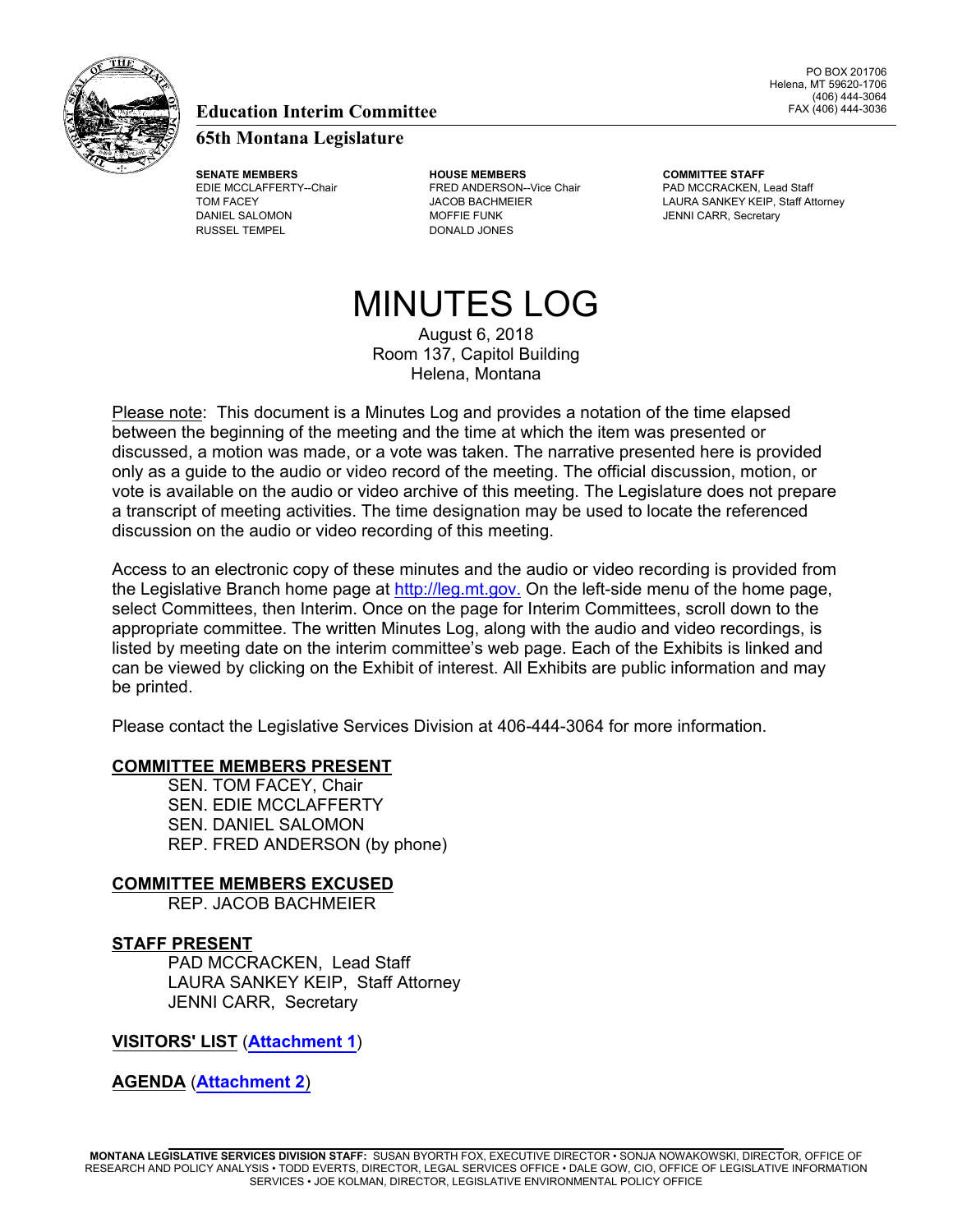#### **CALL TO ORDER AND ROLL CALL**

00:00:03 Sen. Facey called the meeting to order at 10:07 a.m. The subcommittee secretary took roll (**[Attachment 3](http://leg.mt.gov/content/Committees/Interim/2017-2018/Education/Committee-Topics/Financial-Aid/EDICsub-Aug6-2018-At3.pdf)**).

#### **Subcommittee member introductions**

- 00:00:49 Ron Muffick, Operations and Administration/Student Affairs Director, Office of the Commissioner of Higher Education (CHE)
- 00:00:57 Tyler Trevor, Deputy Commissioner, CHE
- 00:01:05 Shauna Albrecht, Fiscal Analyst, Legislative Fiscal Division (LFD)
- 00:01:12 Ms. Sankey Keip
- 00:01:15 Siri Smillie, Education Policy Advisor, Governor's Office
- 00:01:26 Christine Hultin, Lead Budget Analyst, Governor's Budget Office
- 00:01:34 Jason Harlow, Senior Budget Analyst, Governor's Budget Office

#### **WORKING SESSION WITH INTERESTED PARTIES TO DETERMINE RECOMMENDATIONS FOR EDIC REGARDING STATE FINANCIAL AID PROGRAMS**

#### **Review Previous work and materials and EDIC discussion/direction from June - Mr. McCracken**

00:03:15 Mr. McCracken reviewed previous work and materials, and the EDIC discussion and committee direction, from the June 14-15, 2018, meeting. (**[Exhibit 1](http://leg.mt.gov/content/Committees/Interim/2017-2018/Education/Committee-Topics/Financial-Aid/EDICsub-Aug6-2018-Ex1.pdf)**)

### **Overview of bill draft "building blocks" - Ms. Sankey Keip**

Ms. Sankey Keip gave an overview of the different policy perspectives the subcommittee can take on LCFAID. (**[Exhibit 2](http://leg.mt.gov/content/Committees/Interim/2017-2018/Education/Committee-Topics/Financial-Aid/LCFAID Building Blocks.pdf)**) (**[Exhibit 3](http://leg.mt.gov/content/Committees/Interim/2017-2018/Education/Committee-Topics/Financial-Aid/LCFAID Bill Draft.pdf)**)

#### Committee questions

- 00:11:08 Sen. Facey asked about the Financial Aid Subcommittee's intent, and asked for more information on how to incentivize students.
- 00:14:14 Sen. Facey asked about relationships between community colleges and tribal colleges and asked for clarification on some of the data and it's availability to students.
- 00:17:59 Sen. Salomon asked for Mr. Trevor's opinion on Section 9.

#### **Overview of STEM scholarship financial model - Ms. Albrecht**

00:45:35 Ms. Albrecht went over the STEM model with the committee. (**[Exhibit 4](http://leg.mt.gov/content/Committees/Interim/2017-2018/Education/Committee-Topics/Financial-Aid/STEM Modeling.pdf)**)

#### Committee questions/discussion

- 00:51:00 Sen. Facey asked if more community scholarship money is awarded to high school freshman rather than junior or seniors.
- 00:51:38 Sen. Facey asked Mr. Trevor and Mr. Muffick what incentive programs are available to retain non-STEM major student and how the programs work.
- 00:53:37 Sen. Facey asked if for clarification of the money in STEM and the selection process of the STEM program.
- 00:55:17 Sen. Facey asked the incentive and merit-based programs are being combined and if the MSU Merit program is a waiver program.
- 00:56:30 Sen. Facey asked the subcommittee how they wished to move forward.
- 00:57:10 Committee discussion on STEM funding source.
- 01:00:12 Ms. Albrecht continued her presentation.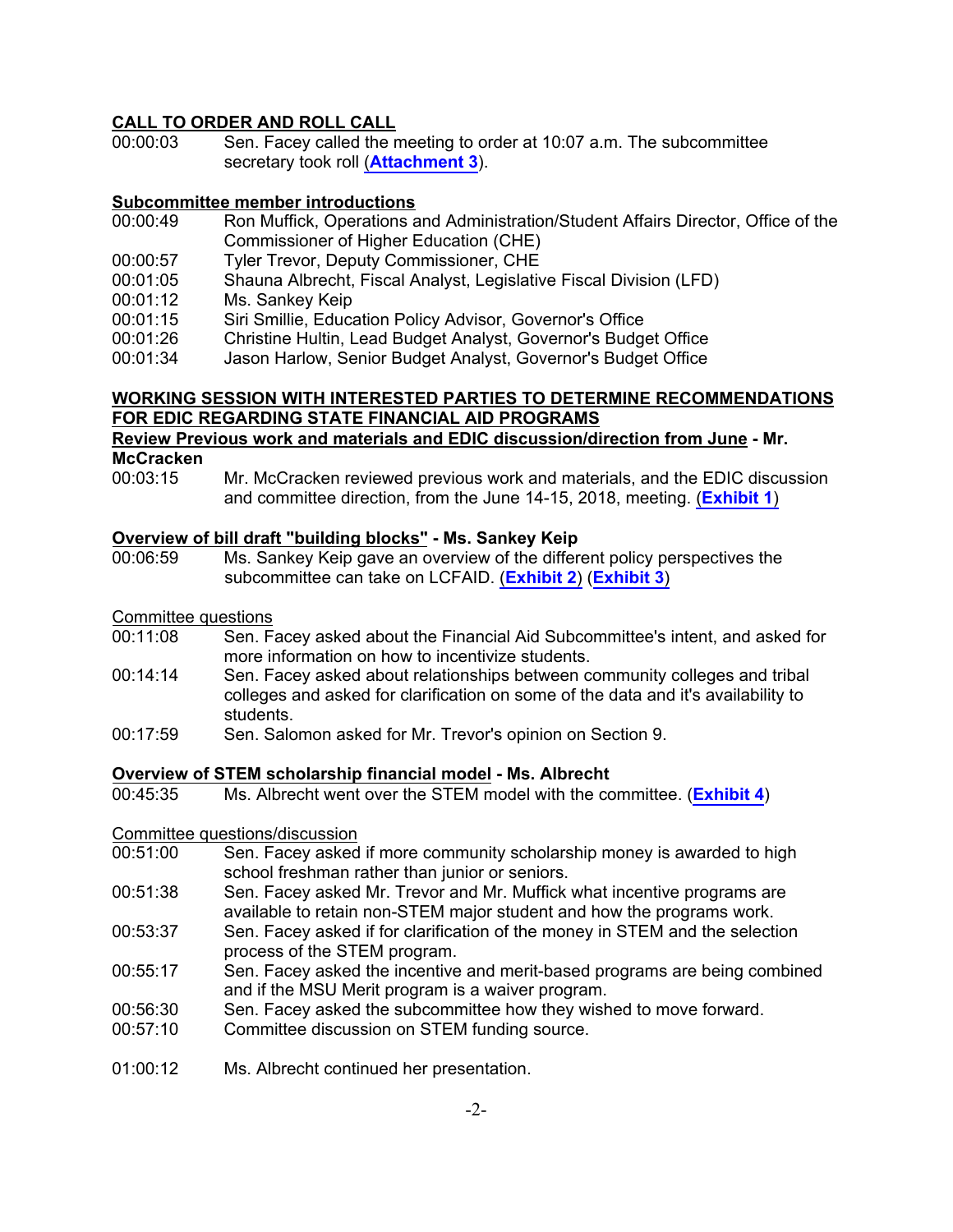#### Committee questions/discussion

- 01:00:35 Sen. Facey commented on the importance of a long term funding model for the STEM program.
- 01:02:12 Ms. Sankey Keip continued her overview of the different policy perspectives the subcommittee can take on LCFAID. (see Exhibit 2) (see Exhibit 3)

#### Committee questions/discussion

- 01:02:41 Sen. Facey commented on moving LCFAID forward and asked Sen. Salomon to comment on the starting STEM balance and long term funding source.
- 01:04:52 Rep. Anderson joined the meeting by phone and Sen. Facey gave a brief overview of the subcommittee discussion.
- 01:06:44 Ms. Sankey Keip continued her presentation, focusing on the long term funding source of the STEM program.

## Committee questions/discussion<br>01:09:54 Committee discus

Committee discussion on pro-rated funding approach.

- 01:12:33 Sen. Facey asked the subcommittee if they wished to amend LCFAID to allow the CHE to pro-rate the STEM program.
- 01:13:01 Mr. Trevor commented on the importance of funding flexibility.
- 01:14:00 Ms. Sankey Keip continued her presentation, focusing on excess funds carried over for the STEM program.

#### Committee questions/discussion

- 01:17:07 Committee discussion on STEM program funding carry-over.
- 01:20:53 Sen. Salomon asked how carry-over excess funds are spent.
- 01:22:17 Sen. Facey commented on excess funds for fine arts majors and asked Ms. Sankey Keip to comment on the access fund.
- 01:23:49 Ms. Sankey Keip continued her presentation and reviewed the effect of the bill draft. (**[Exhibit 5](http://leg.mt.gov/content/Committees/Interim/2017-2018/Education/Committee-Topics/Financial-Aid/EDICsub-Aug6-2018-Ex5.pdf)**)

### Committee questions/discussion

- Sen. Facey asked Ms. Sankey Keip for clarification on transferring funds to cover gaps in funds required to administer the STEM program for the 2019-20 academic year. (see Exhibit 2)
- 01:27:35 Rep. McClafferty asked for clarification of how the funding follows the student through the academic year.
- 01:28:19 Sen. Facey asked for clarification on how much funding would be used in the program and how it would follow the student through the academic year.
- 01:29:03 Sen. Salomon asked Ms. Albrecht what the cap is on the lottery and asked for clarification on \$1000 scholarships.
- 01:31:28 Mr. McCracken asked for clarification on the funding amounts. (see Exhibit 4)
- 01:32:14 Sen. Salomon asked if the funding amount presented would be paying the first year and funding the second year. (see Exhibit 4)
- 01:32:35 Sen. Facey asked Ms. Sankey Keip if the Governor's Postsecondary Scholarship Program is the Governor's Best and Brightest program.